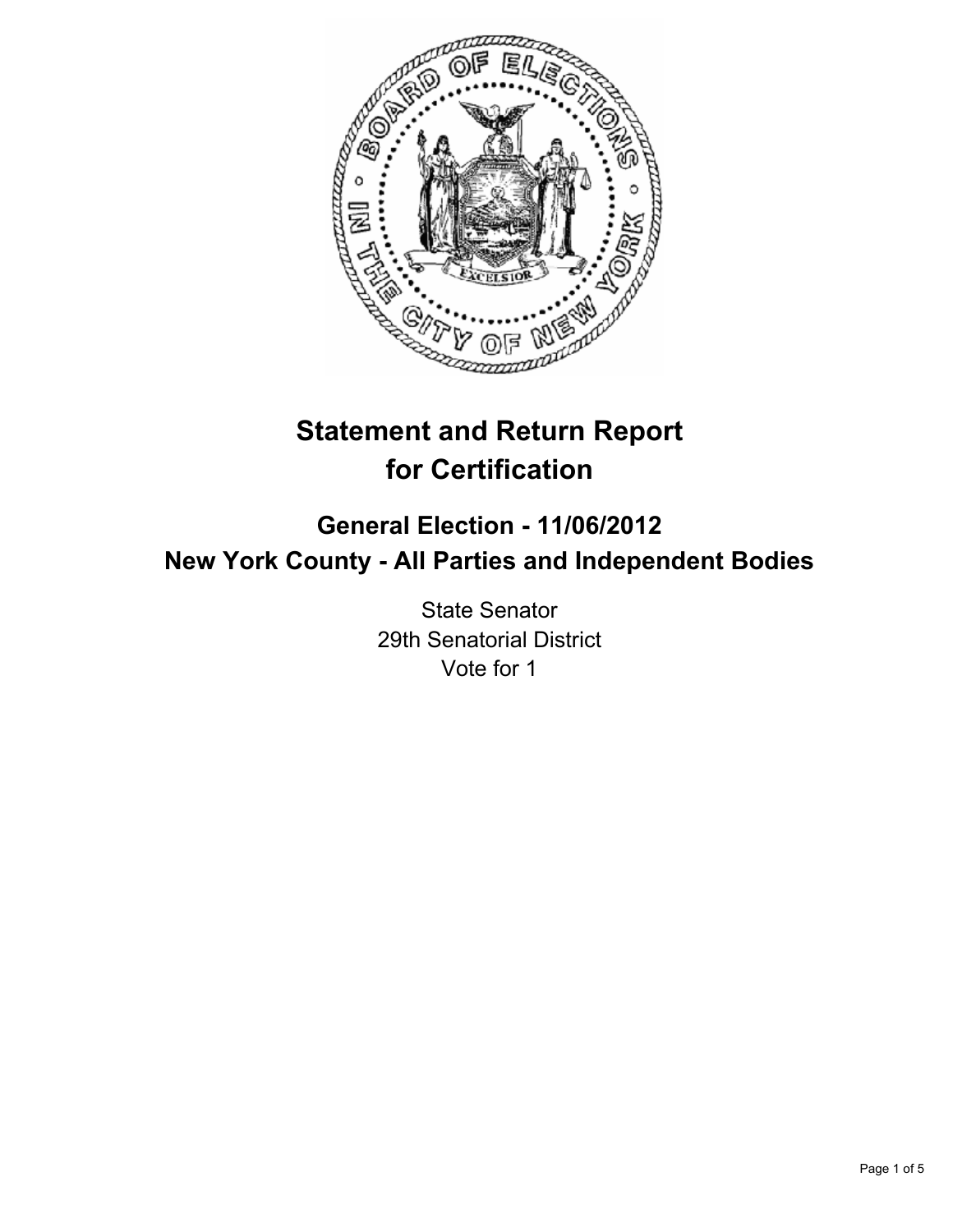

# **Assembly District 67**

| <b>PUBLIC COUNTER</b>                                    | 13.746 |
|----------------------------------------------------------|--------|
| <b>EMERGENCY</b>                                         | 44     |
| ABSENTEE/MILITARY                                        | 657    |
| <b>FEDERAL</b>                                           | 460    |
| <b>SPECIAL PRESIDENTIAL</b>                              | 0      |
| <b>AFFIDAVIT</b>                                         | 953    |
| <b>Total Ballots</b>                                     | 15,860 |
| Less - Inapplicable Federal/Special Presidential Ballots | (460)  |
| <b>Total Applicable Ballots</b>                          | 15,400 |
| JOSE M. SERRANO (DEMOCRATIC)                             | 10,506 |
| ROBERT GOODMAN (CONSERVATIVE)                            | 1,248  |
| JOSE M. SERRANO (WORKING FAMILIES)                       | 466    |
| THOMAS SIRACUSE (GREEN)                                  | 437    |
| AVI HOFFMAN (WRITE-IN)                                   | 1      |
| CHARLES BARRON (WRITE-IN)                                | 1      |
| HOWARD DEAN (WRITE-IN)                                   | 1      |
| JAMES PRICANT (WRITE-IN)                                 | 1      |
| MARC LANDIS (WRITE-IN)                                   | 1      |
| MICHAEL BLOOMBERG (WRITE-IN)                             | 1      |
| ROBERT GORDIN (WRITE-IN)                                 | 1      |
| UNATTRIBUTABLE WRITE-IN (WRITE-IN)                       | 6      |
| <b>Total Votes</b>                                       | 12,670 |
| Unrecorded                                               | 2,730  |

# **Assembly District 68**

| <b>PUBLIC COUNTER</b>                                    | 13,835         |
|----------------------------------------------------------|----------------|
| <b>EMERGENCY</b>                                         | 45             |
| ABSENTEE/MILITARY                                        | 378            |
| <b>FEDERAL</b>                                           | 165            |
| <b>SPECIAL PRESIDENTIAL</b>                              | 0              |
| <b>AFFIDAVIT</b>                                         | 1,912          |
| <b>Total Ballots</b>                                     | 16,335         |
| Less - Inapplicable Federal/Special Presidential Ballots | (165)          |
| <b>Total Applicable Ballots</b>                          | 16,170         |
| JOSE M. SERRANO (DEMOCRATIC)                             | 10,722         |
| ROBERT GOODMAN (CONSERVATIVE)                            | 709            |
| JOSE M. SERRANO (WORKING FAMILIES)                       | 355            |
| THOMAS SIRACUSE (GREEN)                                  | 284            |
| EDWARD SANTOS (WRITE-IN)                                 | 1              |
| ERIC ULRICH (WRITE-IN)                                   | 1              |
| ERNESTINE AUGUSTUS (WRITE-IN)                            | 1              |
| RYAN BERMINGHAM (WRITE-IN)                               | 1              |
| UNATTRIBUTABLE WRITE-IN (WRITE-IN)                       | $\overline{2}$ |
| <b>Total Votes</b>                                       | 12,076         |
| Unrecorded                                               | 4,094          |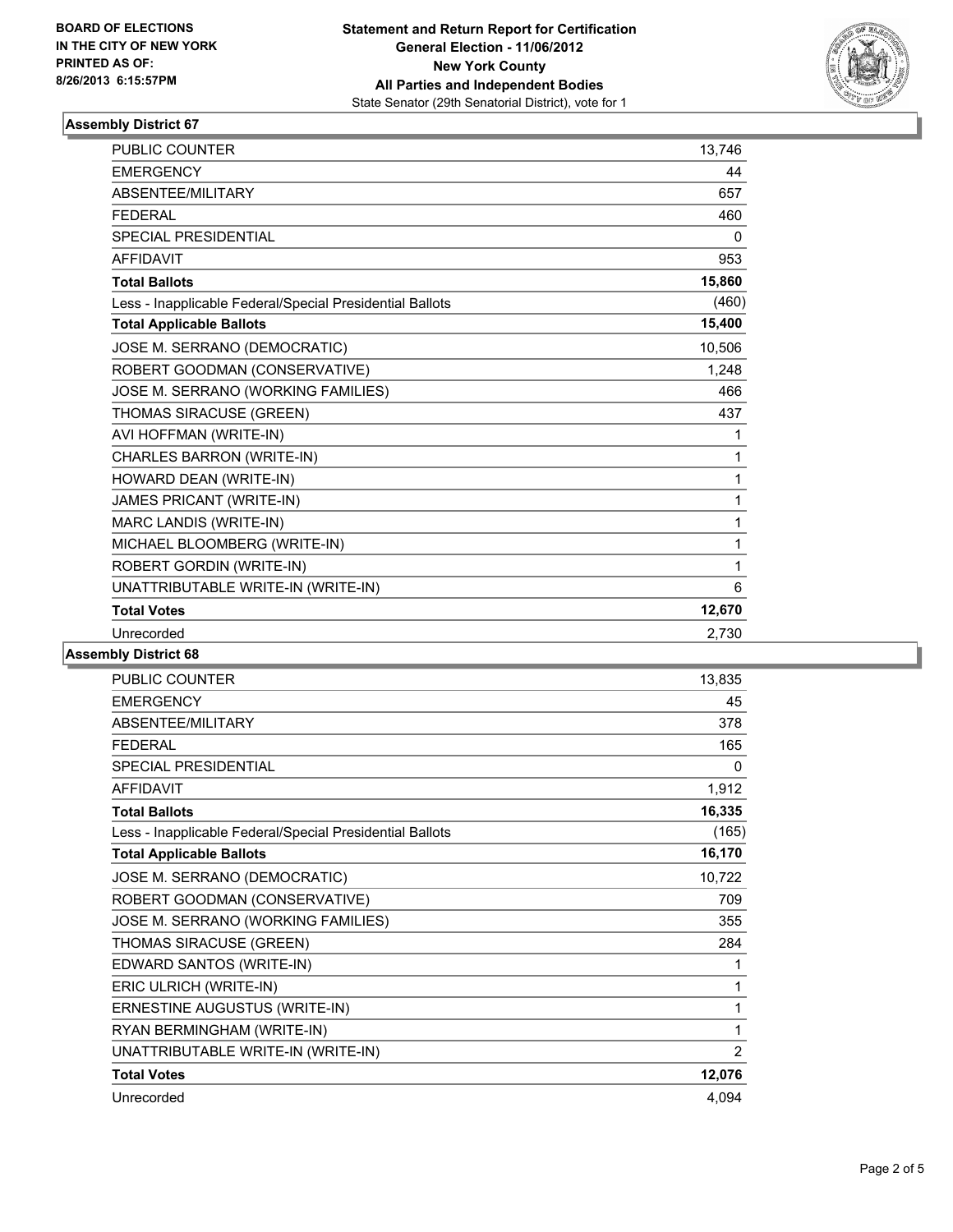

# **Assembly District 69**

| <b>PUBLIC COUNTER</b>                                    | 6,134          |
|----------------------------------------------------------|----------------|
| <b>EMERGENCY</b>                                         | 0              |
| <b>ABSENTEE/MILITARY</b>                                 | 249            |
| <b>FEDERAL</b>                                           | 176            |
| <b>SPECIAL PRESIDENTIAL</b>                              | 0              |
| <b>AFFIDAVIT</b>                                         | 419            |
| <b>Total Ballots</b>                                     | 6,978          |
| Less - Inapplicable Federal/Special Presidential Ballots | (176)          |
| <b>Total Applicable Ballots</b>                          | 6,802          |
| JOSE M. SERRANO (DEMOCRATIC)                             | 4,739          |
| ROBERT GOODMAN (CONSERVATIVE)                            | 461            |
| JOSE M. SERRANO (WORKING FAMILIES)                       | 217            |
| THOMAS SIRACUSE (GREEN)                                  | 171            |
| MARIO HERNANDEZ (WRITE-IN)                               | 1              |
| MICHAEL PINE (WRITE-IN)                                  | 1              |
| UNATTRIBUTABLE WRITE-IN (WRITE-IN)                       | $\overline{2}$ |
| <b>Total Votes</b>                                       | 5,592          |
| Unrecorded                                               | 1,210          |

#### **Assembly District 73**

| <b>PUBLIC COUNTER</b>                                    | 2,427 |
|----------------------------------------------------------|-------|
| <b>EMERGENCY</b>                                         | 0     |
| ABSENTEE/MILITARY                                        | 84    |
| <b>FEDERAL</b>                                           | 45    |
| <b>SPECIAL PRESIDENTIAL</b>                              | 0     |
| AFFIDAVIT                                                | 200   |
| <b>Total Ballots</b>                                     | 2,756 |
| Less - Inapplicable Federal/Special Presidential Ballots | (45)  |
|                                                          |       |
| <b>Total Applicable Ballots</b>                          | 2,711 |
| JOSE M. SERRANO (DEMOCRATIC)                             | 1,765 |
| ROBERT GOODMAN (CONSERVATIVE)                            | 251   |
| JOSE M. SERRANO (WORKING FAMILIES)                       | 57    |
| THOMAS SIRACUSE (GREEN)                                  | 71    |
| JOSE E. SERRANO (WRITE-IN)                               | 1     |
| <b>Total Votes</b>                                       | 2,145 |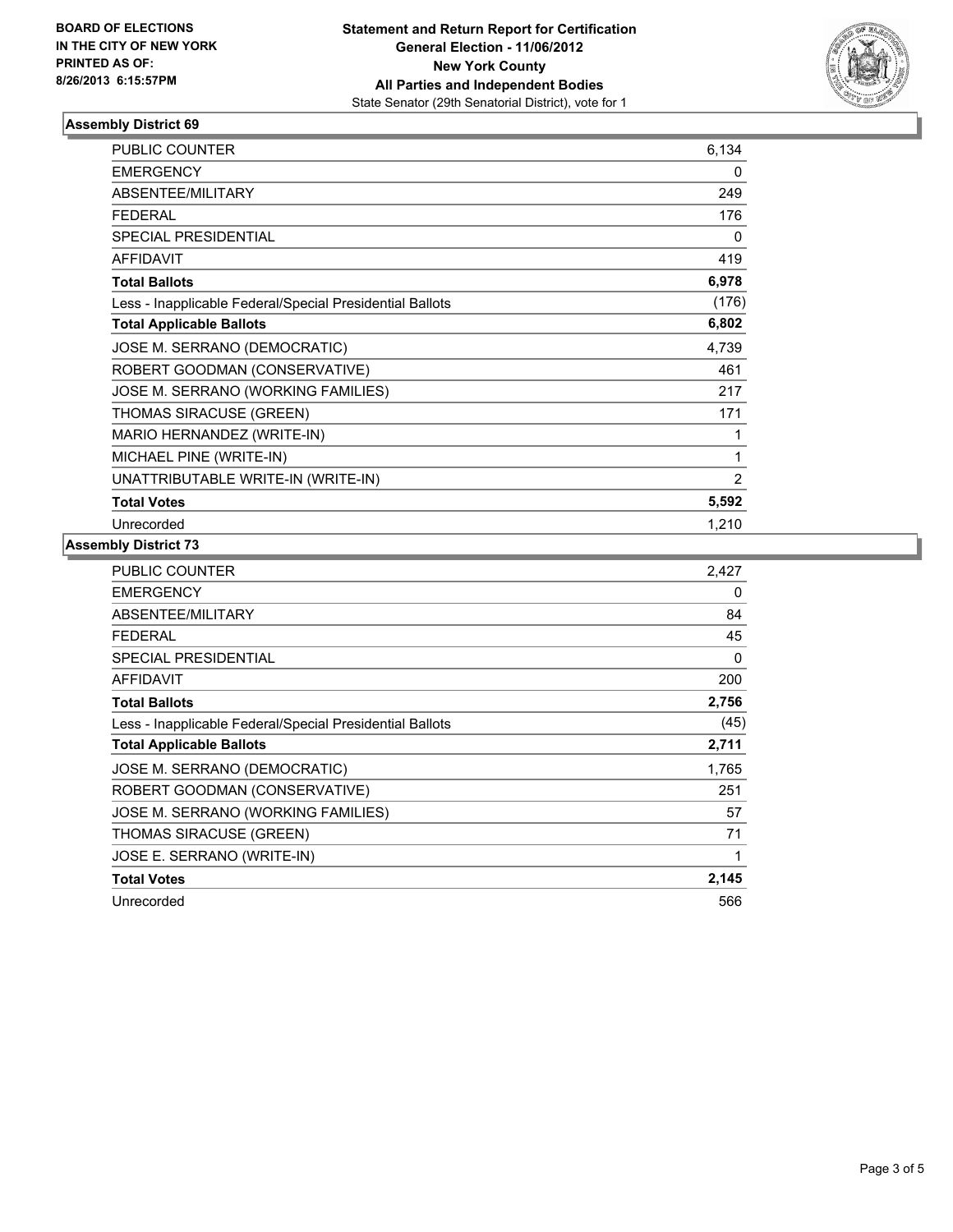

# **Assembly District 74**

| <b>PUBLIC COUNTER</b>                                    | 0 |
|----------------------------------------------------------|---|
| <b>EMERGENCY</b>                                         | 0 |
| ABSENTEE/MILITARY                                        | 0 |
| <b>FEDERAL</b>                                           | 0 |
| <b>SPECIAL PRESIDENTIAL</b>                              | 0 |
| AFFIDAVIT                                                | 0 |
| <b>Total Ballots</b>                                     | 0 |
| Less - Inapplicable Federal/Special Presidential Ballots | 0 |
| <b>Total Applicable Ballots</b>                          | 0 |
| JOSE M. SERRANO (DEMOCRATIC)                             | 0 |
| ROBERT GOODMAN (CONSERVATIVE)                            | 0 |
| JOSE M. SERRANO (WORKING FAMILIES)                       | 0 |
| THOMAS SIRACUSE (GREEN)                                  | 0 |
| <b>Total Votes</b>                                       | 0 |

#### **Assembly District 75**

| PUBLIC COUNTER                                           | 0        |
|----------------------------------------------------------|----------|
| EMERGENCY                                                | 0        |
| <b>ABSENTEE/MILITARY</b>                                 | 0        |
| FEDERAL                                                  | 0        |
| SPECIAL PRESIDENTIAL                                     | 0        |
| <b>AFFIDAVIT</b>                                         | 0        |
| <b>Total Ballots</b>                                     | 0        |
| Less - Inapplicable Federal/Special Presidential Ballots | $\Omega$ |
| <b>Total Applicable Ballots</b>                          | 0        |
| JOSE M. SERRANO (DEMOCRATIC)                             | 0        |
| ROBERT GOODMAN (CONSERVATIVE)                            | 0        |
| JOSE M. SERRANO (WORKING FAMILIES)                       | 0        |
| THOMAS SIRACUSE (GREEN)                                  | 0        |
| <b>Total Votes</b>                                       | 0        |
|                                                          |          |

# **Assembly District 76**

| <b>PUBLIC COUNTER</b>                                    | 3,088 |
|----------------------------------------------------------|-------|
| <b>EMERGENCY</b>                                         | 0     |
| ABSENTEE/MILITARY                                        | 114   |
| <b>FEDERAL</b>                                           | 75    |
| SPECIAL PRESIDENTIAL                                     | 0     |
| <b>AFFIDAVIT</b>                                         | 262   |
| <b>Total Ballots</b>                                     | 3,539 |
| Less - Inapplicable Federal/Special Presidential Ballots | (75)  |
| <b>Total Applicable Ballots</b>                          | 3,464 |
| JOSE M. SERRANO (DEMOCRATIC)                             | 2,399 |
| ROBERT GOODMAN (CONSERVATIVE)                            | 200   |
| JOSE M. SERRANO (WORKING FAMILIES)                       | 109   |
| <b>THOMAS SIRACUSE (GREEN)</b>                           | 102   |
| <b>Total Votes</b>                                       | 2,810 |
| Unrecorded                                               | 654   |